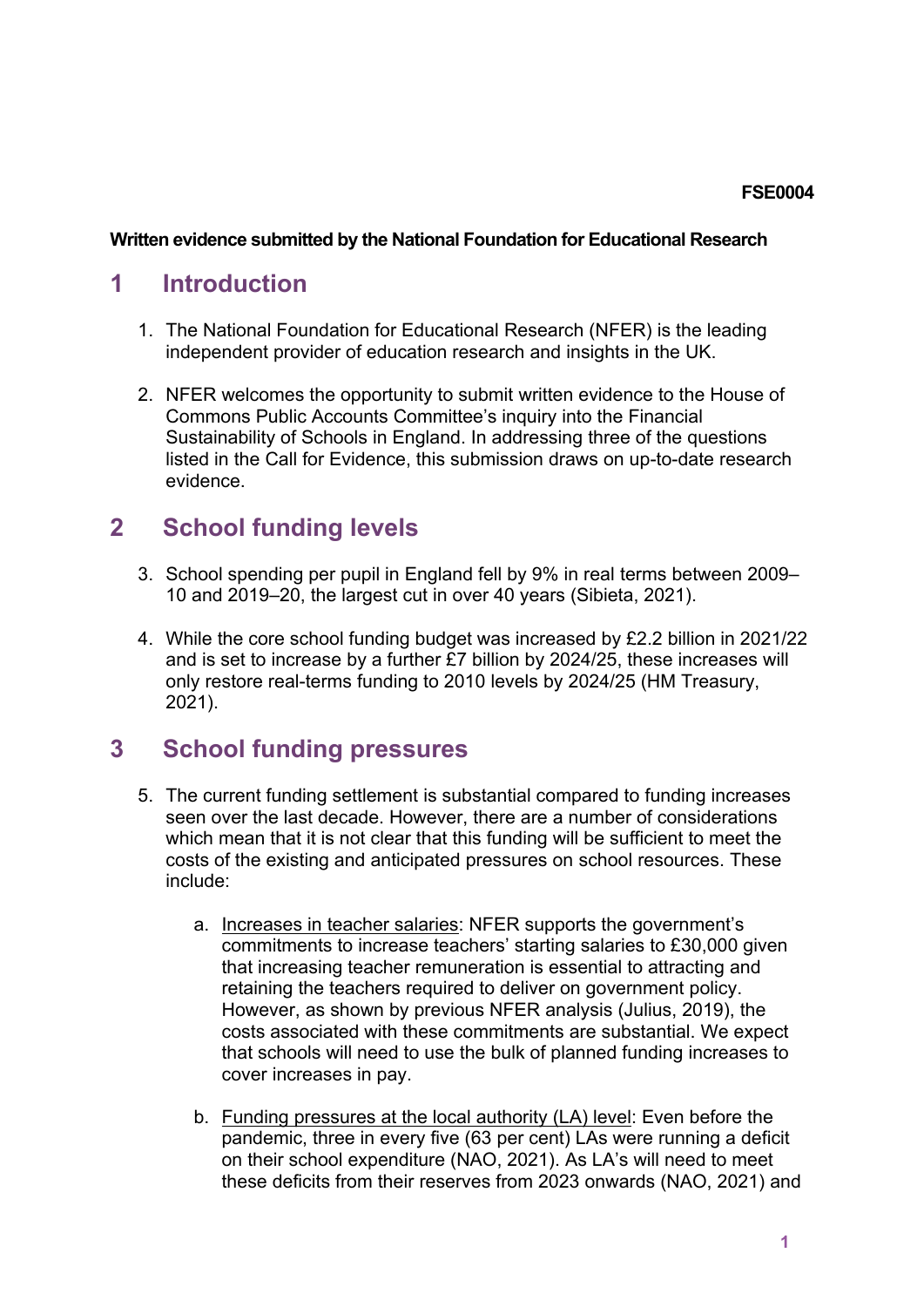other Government funding for school improvement within LAs is set to be scrapped (Belger, 2021a), LAs will increasingly be under pressure to top slice school budgets or identify ways to indirectly pass on costs to schools.

- c. Despite the fact that schools have not been given additional funding to meet these costs, this is not a new trend. For example, the role of schools in supporting pupil wellbeing and mental health has expanded significantly over recent years. The NFER Teacher Voice Omnibus Survey (NFER, 2019) found that around 70% of all school leaders reported spending a larger proportion of their budget than the previous year on mental health and wellbeing (outside of the curriculum). Capital funding: The Government recently estimated that the remedial work required to repair or replace all defective elements in the school estate is £11.4 billion (DfE, 2021b). While there are additional grants which are available to schools to meet capital costs, the contributions which schools are being expected to make in order to be awarded these capital grants have increased (Belger, 2021b). This will again represent an additional pressure on schools' budgets.
- d. Special education needs: Funding pressures are likely to continue to affect high needs provision with schools. Ofsted research found that 80% of primary headteachers and 72% of secondary headteachers reported making changes to the support provided to pupils with SEND because of financial pressure (Ofsted, 2020). For example, schools that Ofsted spoke to described providing fewer or less regular out-of-class interventions, focusing support on core subjects, and grouping pupils with SEND together.
- e. Covid-19 costs: While the Government did provide schools with some additional funding to meet the costs of the pandemic, schools were forced to absorb most of the extra costs associated with sanitation, signage, social distancing and supply to cover self-isolating staff, while many of their income streams have taken a hit. While the Covid-19 pandemic continues to require additional sanitation measures and disrupt both staff and pupil attendance, the pandemic is likely to continue to add additional pressures on school finances.
- 6. The latest information on schools' financial positions also shows that a substantial number of schools were running a deficit in 2019/20. On average, eleven per cent of LA-maintained schools and seven per cent of school trusts were in deficit in 2019/20 (NAO, 2021). While the teacher salary pay freeze in September 2021 might have improved some schools' financial positions since then, it is not obvious, given the pressures highlighted above, that this is the case.
- 7. NFER's view is that the Government's current approach of applying a percentage increase or decrease to education spending from one spending review to another and comparing amounts over time is not sufficient because the costs pressures that schools are facing to bear change. The Government's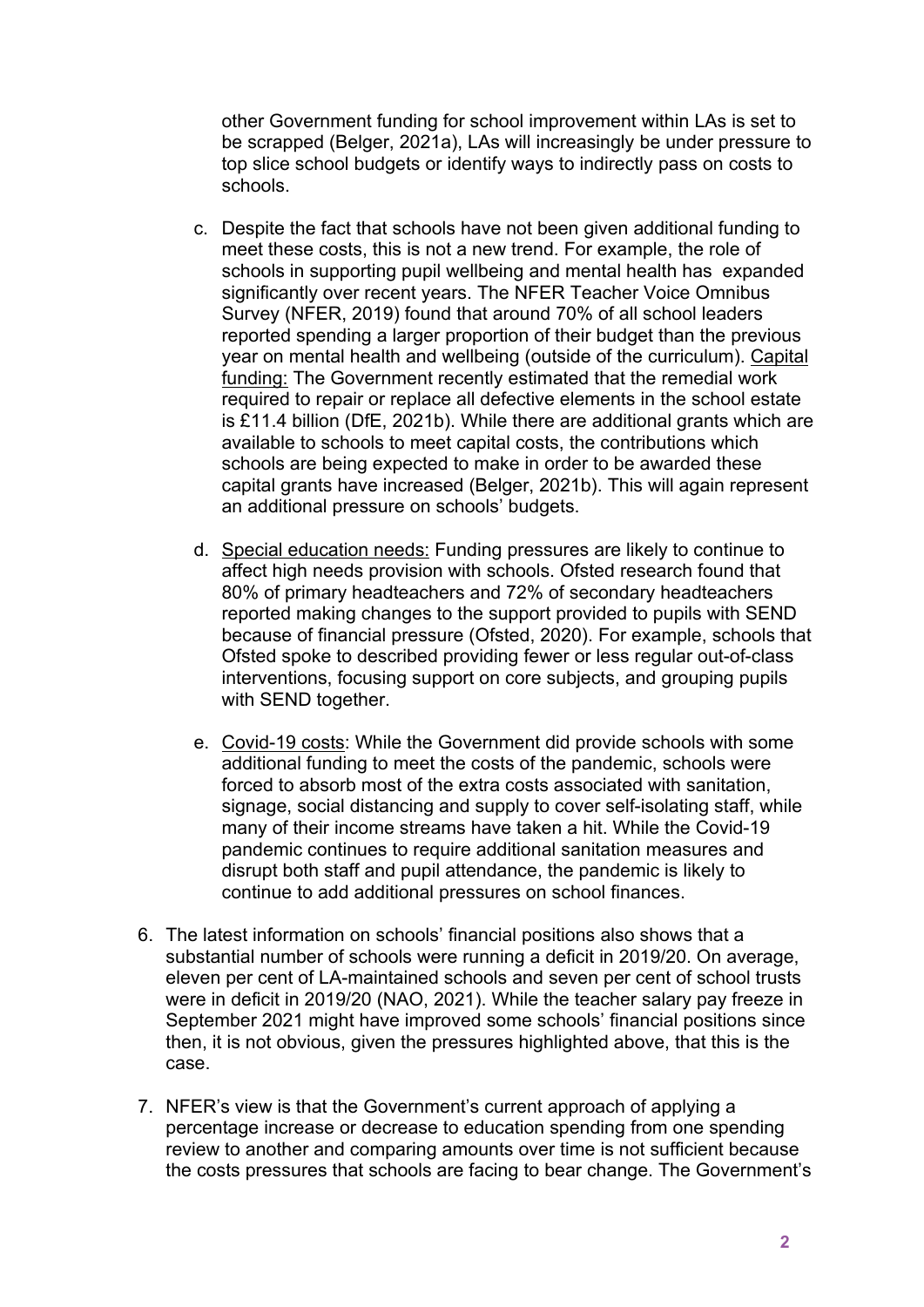approach to school-funding needs to be revisited such that it is informed by clear objectives, that is reflects cost pressures and outlined through a proper long-term strategy:

## **4 Recovery from the Covid-19 pandemic**

- 8. The Covid-19 pandemic significantly disrupted childrens' education and led to many children not making the same amount of progress that they normally would have. This disproportionately impacted disadvantaged children and appears to have widened the disadvantaged attainment gap (Rose *et al*., 2021; Howard *et al*., 2021).
- 9. This is predicted to have a significant long-term impact on the UK economy. The IFS recently projected the economic cost of children losing just half a year of schooling by the time the pandemic retreats at £40,000 of income over their lifetime (Sibieta, 2021a). That's a staggering £350 billion in lost lifetime earnings across the 8.7 million school children in the UK.
- 10.Despite the scale of this challenge, the amount of money set aside for Covid-19 recovery is approximately a third of the level requested by the Government's Education Recovery Commissioner, Sir Kevan Collins.
- 11.Allowing young people to suffer from adverse social and labour market impacts for years to come as a result of missed schooling would be catastrophic for both the economy and the individuals involved. NFER recommends that the Government reconsiders the amount of funding which has been committed towards curriculum recovery and pupil well-being as we emerge from the Covid-19 pandemic.
- 12.Further investigation is also needed to better understand what is happening within schools and identify whether those students who need additional help are receiving any/enough support. For example, at present, more funding for recovery is being weighted towards secondary schools. While we acknowledge that secondary pupils have less time to recover progress, they were less directly impacted by school closures – finding it easier to work independently in a remote setting. Younger children's progress has been impacted significantly and further consideration of the weighting given to Covid recovery support could therefore be warranted.

# **5 Distribution of Funding**

13.Not only is it the case that total school funding is not aligned with cost pressures, but schools have also not benefited equally from recent funding increases. This section outlines two examples of how the distribution of how schools' funding has not been aligned with the cost pressures facing individual schools.

### **Funding to support disadvantaged pupils**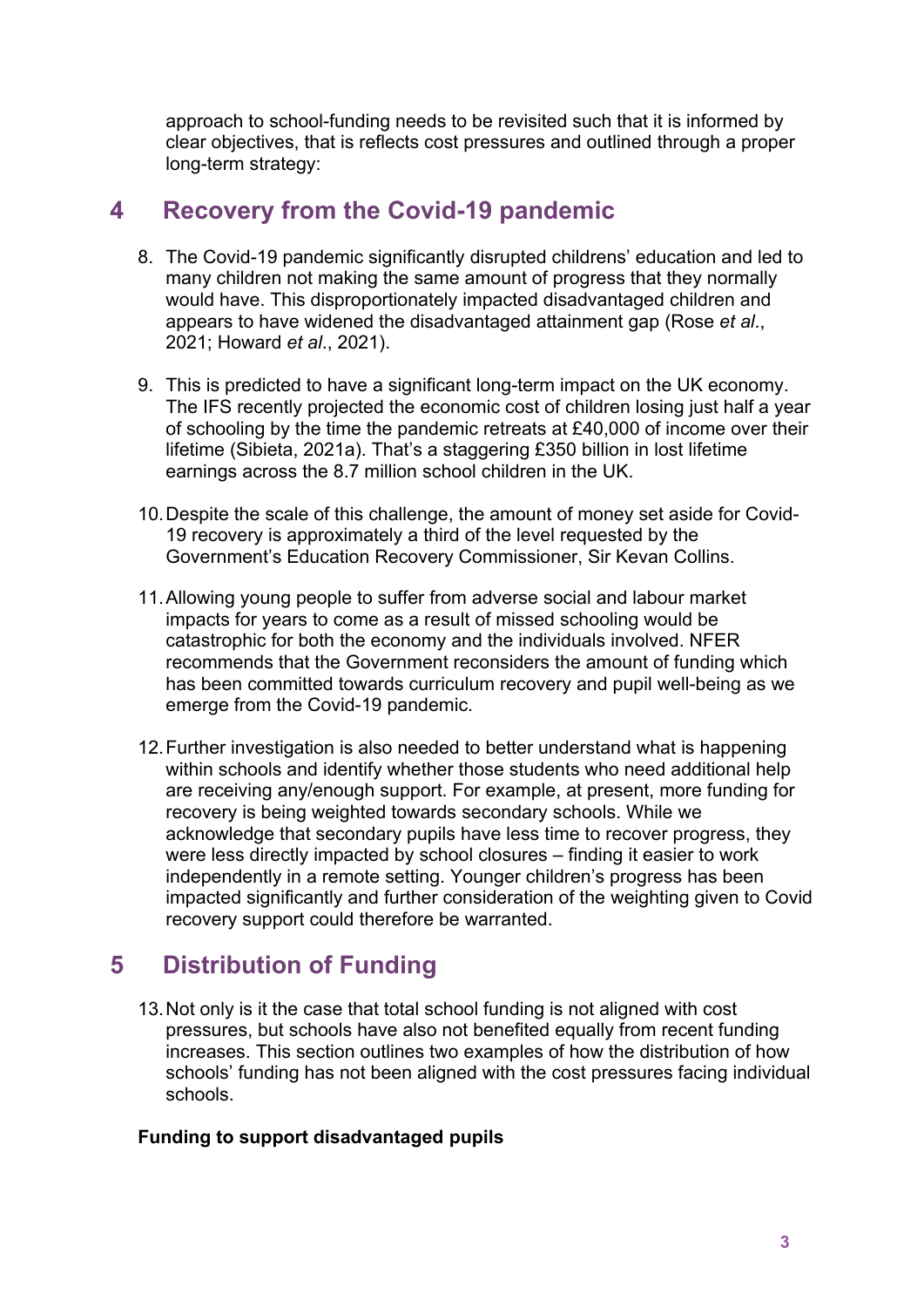- 14.The most disadvantaged schools have been disproportionately impacted by the real terms decline in funding over the last decade. The IFS find that the most deprived secondary schools saw a 14 per cent real-terms fall in spending per pupil between 2009–10 and 2019–20, compared with a nine per cent drop for the least deprived schools (Sibieta, 2021b).
- 15.This trend has continued in recent years. Based on notional National Funding Formula (NFF) allocations, schools with fewer disadvantaged pupils have seen large increases in funding, compared to those pupils in more disadvantaged schools (Julius *et al*., 2020). Further, the primary schools with the lowest shares of FSM eligibility are set to continue to receive the largest increases in per pupil funding through the NFF.
- 16.Further, the value of the pupil premium (the government's main mechanism for targeting funding towards disadvantaged pupils) has been eroded over time. Today, each disadvantaged primary pupil attracts around £150 less than if the funding had been uprated in line with inflation since 2014-15. This puts the one-off £145 recovery premium in perspective.
- 17.This is despite the fact that the Covid-19 has had a disproportionate impact on disadvantaged young people, and that inequalities in attainment between pupils from different backgrounds are persistent. Further, as more deprived schools are most likely to employ early career teachers (Allen and Sims, 2018), the costs of Government plans to increase teacher starting salaries are likely to be highest for the most deprived schools.
- 18.NFER recommends that the Government revisits the weighting in the NFF which are allocated towards disadvantaged schools. Failure to do this will mean that this policy will run counter to objectives to reduce the attainment gap and level up.

#### **The challenges of pupil-led funding**

- 19.The current design of the NFF does not sufficiently allow for the fact that pupil numbers can vary significantly from one year to the next. As a result, it does not take into consideration the cost pressures that arise from small changes in pupil numbers.
- 20.This is creating particular difficulties for primary schools at the present time as roll numbers fall in line with demographic changes (DfE, 2021c). This is a particular concern as staff costs typically represent over 70 per cent of school expenditure (DfE, 2018a), and small changes in pupil numbers cannot generally be accommodated by changes to staffing. For example, a school seeing a drop in its pupils by ten will not typically be able to lose a whole class (and therefore be able to reduce their teacher numbers) but would lose a large amount of funding.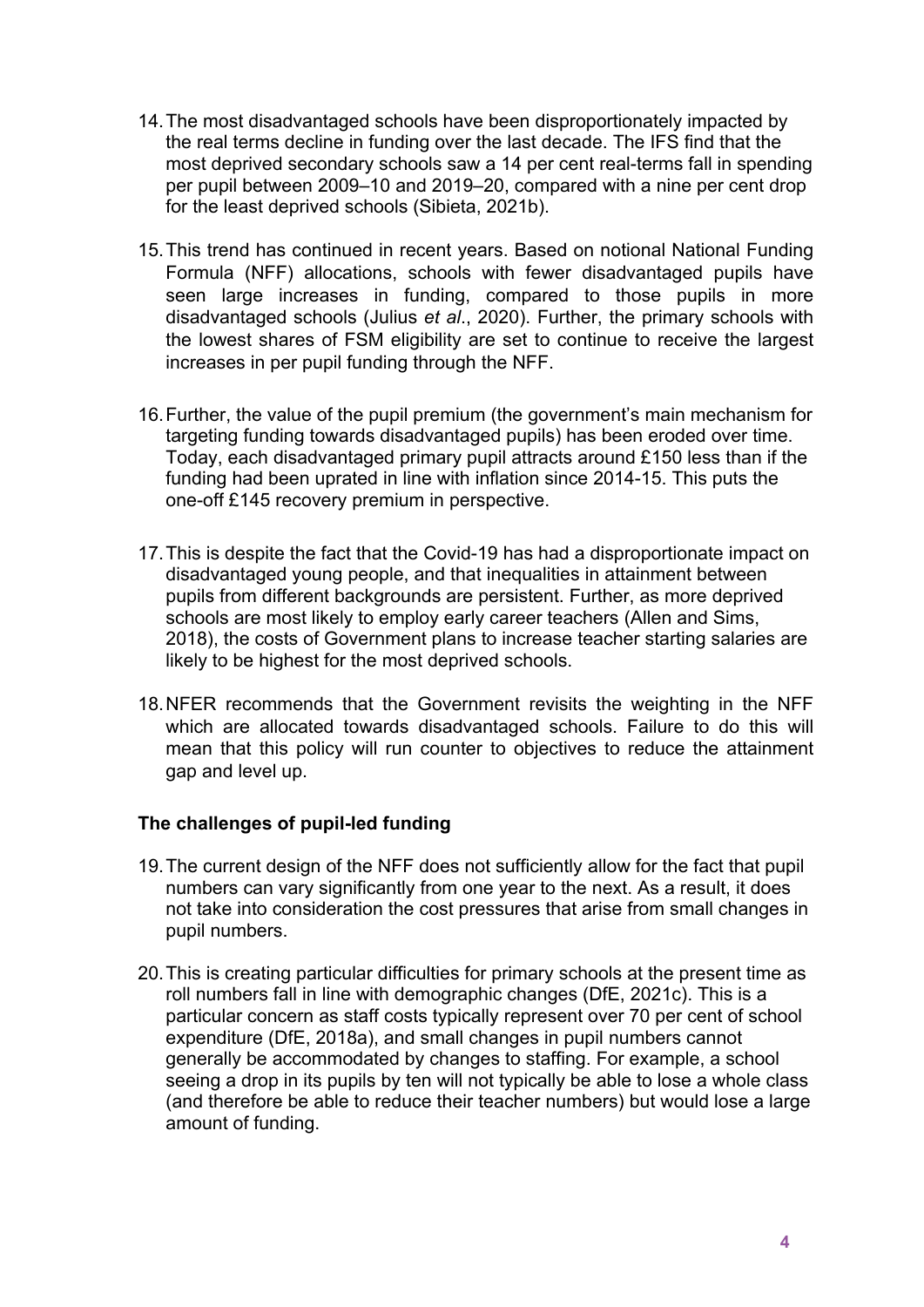- 21.NFER estimates that the average mainstream primary school had two pupils fewer on roll in 2020/21 compared to 2019/20 (where the average is defined as the median). This decline was even larger for some schools with one in every four primary schools seeing a decline of ten or more pupils over the last year. Given that each primary pupil attracts at least £3,123 based on notional NFF allocations (DfE, 2021a), this translates into the average primary school losing at least £6,246 in income compared to the previous year, with one in four schools losing at least £31,230. In context, losing £6,246 in income would have led to three per cent of the local authority (LA) maintained schools who had a positive surplus in 2019/20 to run a deficit, and £31,230 in lost income would have led to 17 per cent of LA maintained schools with a positive surplus in 2019/2 to run a deficit. Given that these change in pupil numbers are not large enough for schools to lose a class, this demonstrates that some schools will see very significant financial impacts in the coming years despite only seeing relatively small changes in their numbers of pupils.
- 22. NFER's view is that the NFF needs to allow for greater year-on-year variability in pupil numbers. For instance, primary school funding could be based on the number of classes filled (and therefore accounting for the number of teaching staff required) or by using a rolling average of pupil numbers and with faster adjustments for schools which have rapid increases or decreases.

### **December 2021**

### **References**

Allen, R. and Sims, S. (2018). 'Do pupils from low-income families get low-quality teachers? Indirect evidence from English schools', Oxford Review of Education, 44, 4, 441–458 [online]. DOI 10.1080/03054985.2017.1421152.

Belger, T. (2021a) Councils set to raid school budgets as £50m improvement grant faces axe [online]. Available: [https://schoolsweek.co.uk/maintained-schools-council-budget-cuts](https://schoolsweek.co.uk/maintained-schools-council-budget-cuts-academies/)[academies/](https://schoolsweek.co.uk/maintained-schools-council-budget-cuts-academies/) [28 November, 2021].

Belger, T. (2021b) Schools told to hike contributions to boost repairs grant bids [online]. Available: [https://schoolsweek.co.uk/condition-improvement-fund-guidance-cif-2022-more](https://schoolsweek.co.uk/condition-improvement-fund-guidance-cif-2022-more-reserves/)[reserves/](https://schoolsweek.co.uk/condition-improvement-fund-guidance-cif-2022-more-reserves/) [28 November, 2021].

Department for Education (2021a). Fair school funding for all: completing our reforms to the National Funding Formula [online]. Available: [hhttps://consult.education.gov.uk/funding](https://consult.education.gov.uk/funding-policy-unit/completing-our-reforms-to-the-nff/supporting_documents/Fair%20Funding%20For%20All%20Consultation.pdf)[policy-unit/completing-our-reforms-to-the-](https://consult.education.gov.uk/funding-policy-unit/completing-our-reforms-to-the-nff/supporting_documents/Fair%20Funding%20For%20All%20Consultation.pdf)

[nff/supporting\\_documents/Fair%20Funding%20For%20All%20Consultation.pdf](https://consult.education.gov.uk/funding-policy-unit/completing-our-reforms-to-the-nff/supporting_documents/Fair%20Funding%20For%20All%20Consultation.pdf) [24 November, 2021].

Department for Education (2021b). Condition of School Buildings Survey [online]. Available: [https://assets.publishing.service.gov.uk/government/uploads/system/uploads/attachment\\_dat](https://assets.publishing.service.gov.uk/government/uploads/system/uploads/attachment_data/file/989912/Condition_of_School_Buildings_Survey_CDC1_-_key_findings_report.pdf) [a/file/989912/Condition\\_of\\_School\\_Buildings\\_Survey\\_CDC1\\_-\\_key\\_findings\\_report.pdf](https://assets.publishing.service.gov.uk/government/uploads/system/uploads/attachment_data/file/989912/Condition_of_School_Buildings_Survey_CDC1_-_key_findings_report.pdf) [30 November, 2021].

Department for Education (2021c). *National Pupil Projections: July 2021* [online]. Available: <https://explore-education-statistics.service.gov.uk/find-statistics/national-pupil-projections> [30 September, 2021].

HM Treasury (2021). Autumn Budget and Spending Review 2021 [online].

Available:[https://assets.publishing.service.gov.uk/government/uploads/system/uploads/attac](https://assets.publishing.service.gov.uk/government/uploads/system/uploads/attachment_data/file/1029974/Budget_AB2021_Web_Accessible.pdf) [hment\\_data/file/1029974/Budget\\_AB2021\\_Web\\_Accessible.pdf](https://assets.publishing.service.gov.uk/government/uploads/system/uploads/attachment_data/file/1029974/Budget_AB2021_Web_Accessible.pdf) [28 November, 2021].